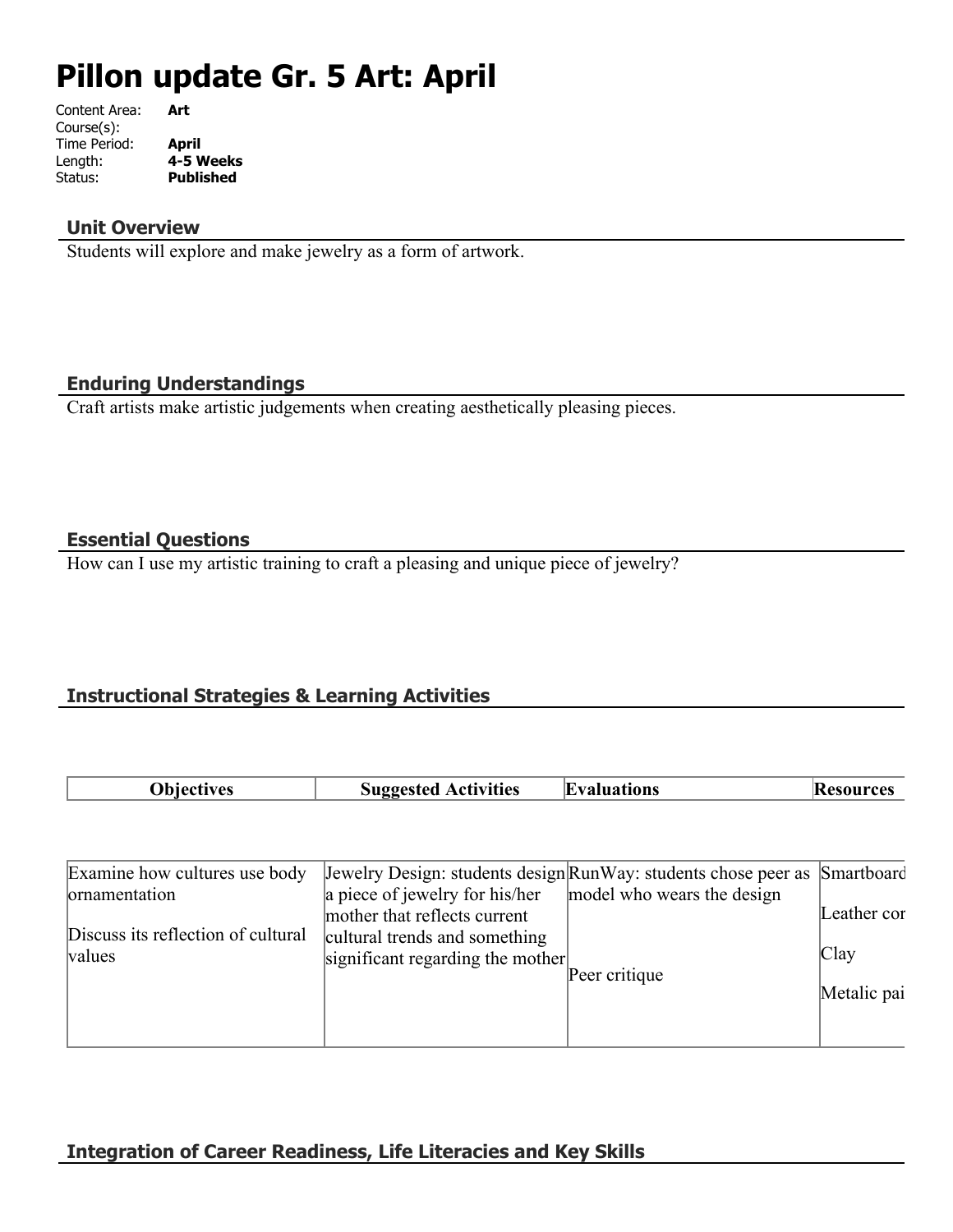Students will learn about jewelry making as a career choice.

| TECH.9.4.5.CT.4      | Apply critical thinking and problem-solving strategies to different types of problems such<br>as personal, academic, community and global (e.g., 6.1.5. Civics CM.3).                             |
|----------------------|---------------------------------------------------------------------------------------------------------------------------------------------------------------------------------------------------|
|                      | Curiosity and a willingness to try new ideas (intellectual risk-taking) contributes to the<br>development of creativity and innovation skills.                                                    |
| <b>TECH.9.4.5.CT</b> | <b>Critical Thinking and Problem-solving</b>                                                                                                                                                      |
| WRK.9.2.5.CAP.2      | Identify how you might like to earn an income.                                                                                                                                                    |
|                      | An individual's passions, aptitude and skills can affect his/her employment and earning<br>potential.                                                                                             |
| WRK.9.2.5.CAP.3      | Identify qualifications needed to pursue traditional and non-traditional careers and<br>occupations.                                                                                              |
| WRK.9.2.5.CAP.4      | Explain the reasons why some jobs and careers require specific training, skills, and<br>certification (e.g., life guards, child care, medicine, education) and examples of these<br>requirements. |
| <b>TECH.9.4.5.CI</b> | Creativity and Innovation                                                                                                                                                                         |
| WRK.9.2.5.CAP.1      | Evaluate personal likes and dislikes and identify careers that might be suited to personal<br>likes.                                                                                              |
| <b>WRK.9.2.5.CAP</b> | Career Awareness and Planning                                                                                                                                                                     |

## **Technology and Design Integration**

Students will interact with the unit using the Smartboard.

## **Interdisciplinary Connections**

LA.SL.5.1 Engage effectively in a range of collaborative discussions (one-on-one, in groups, and teacher-led) with diverse partners on grade 5 topics and texts, building on others' ideas and expressing their own clearly.

#### **Differentiation**

- Understand that gifted students, just like all students, come to school to learn and be challenged.
- Pre-assess your students. Find out their areas of strength as well as those areas you may need to address before students move on.
- Consider grouping gifted students together for at least part of the school day.
- Plan for differentiation. Consider pre-assessments, extension activities, and compacting the curriculum.
- Use phrases like "You've shown you don't need more practice" or "You need more practice" instead of words like "qualify" or "eligible" when referring to extension work.
- Encourage high-ability students to take on challenges. Because they're often used to getting good grades, gifted students may be risk averse.
- **Definitions of Differentiation Components**: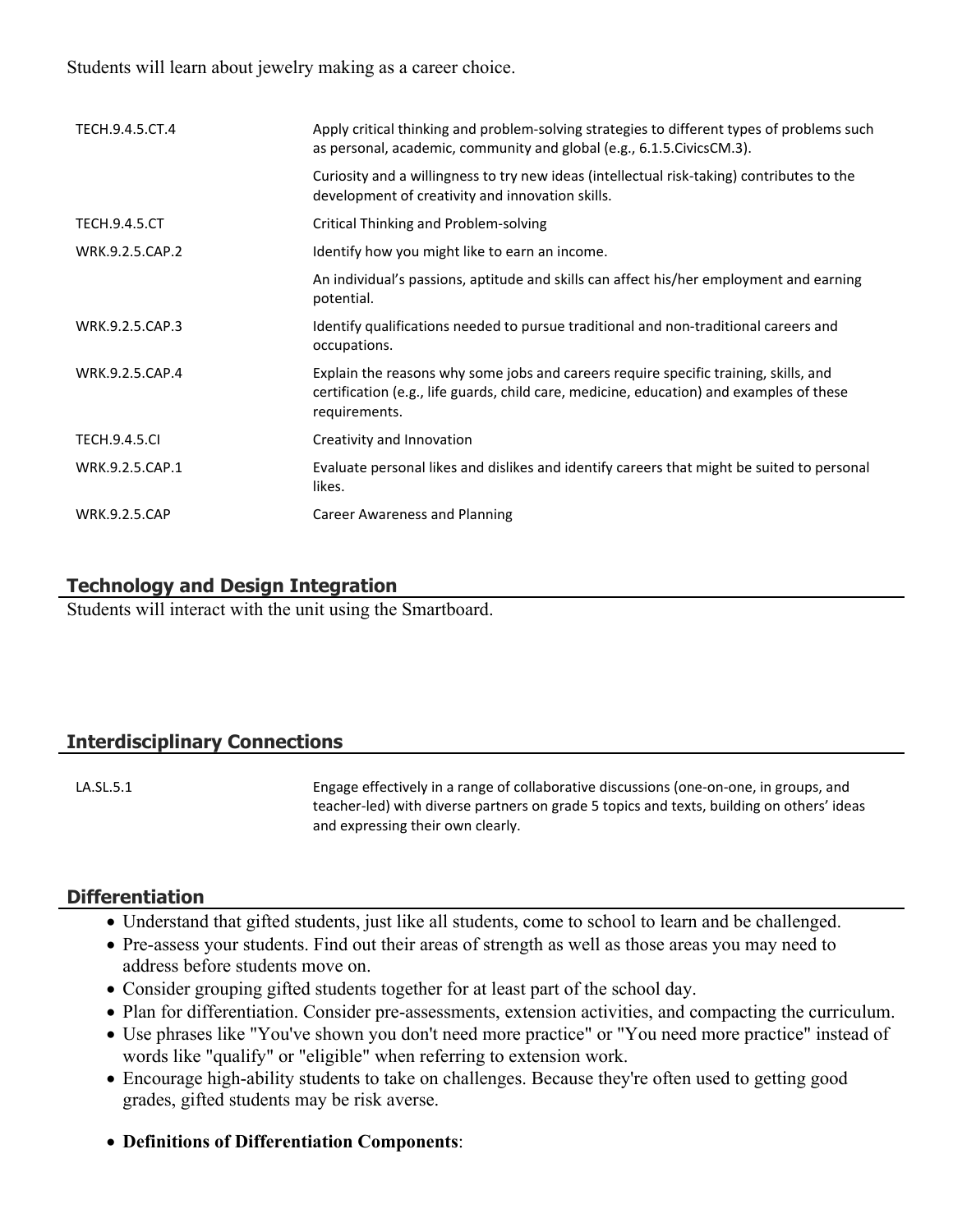- $\circ$  Content the specific information that is to be taught in the lesson/unit/course of instruction.
- o Process how the student will acquire the content information.
- o Product how the student will demonstrate understanding of the content.
- o Learning Environment the environment where learning is taking place including physical location and/or student grouping

#### **Differentiation occurring in this unit:**

Students will be encouraged to improve and challenge thier art skills as they proceed.

Simpler instructions and tasks will be assigned for struggling students

#### For Gifted:

Encourage students to explore concepts in depth and encourage independent studies or investigations. Use thematic instruction to connect learning across the curriculum. Encourage creative expression and thinking by allowing students to choose how to approach a problem or assignment. Expand students' time for free reading. Invite students to explore different points of view on a topic of study and compare the two. Provide learning centers where students are in charge of their learning. Brainstorm with gifted children on what types of projects they would like to explore to extend what they're learning in the classroom. Determine where students' interests lie and capitalize on their inquisitiveness. Refrain from having them complete more work in the same manner. Employ differentiated curriculum to keep interest high. Avoid drill and practice activities. Ask students' higher level questions that require students to look into causes, experiences, and facts to draw a conclusion or make connections to other areas of learning. If possible, compact curriculum to allow gifted students to move more quickly through the material. Encourage students to make transformations- use a common task or item in a different way. From

http://www.bsu.edu/web/lshasky/Forms/Interventions/Gifted.pdf

## **Modifications & Accommodations**

ndividual IEP's and 504 accommodations will be utilized.

Refer to QSAC EXCEL SMALL SPED ACCOMMOCATIONS spreadsheet in this discipline.

#### **Modifications and Accommodations used in this unit:**

## **Benchmark Assessments**

**Benchmark Assessments** are given periodically (e.g., at the end of every quarter or as frequently as once per month) throughout a school year to establish baseline achievement data and measure progress toward a standard or set of academic standards and goals.

#### **Schoolwide Benchmark assessments:**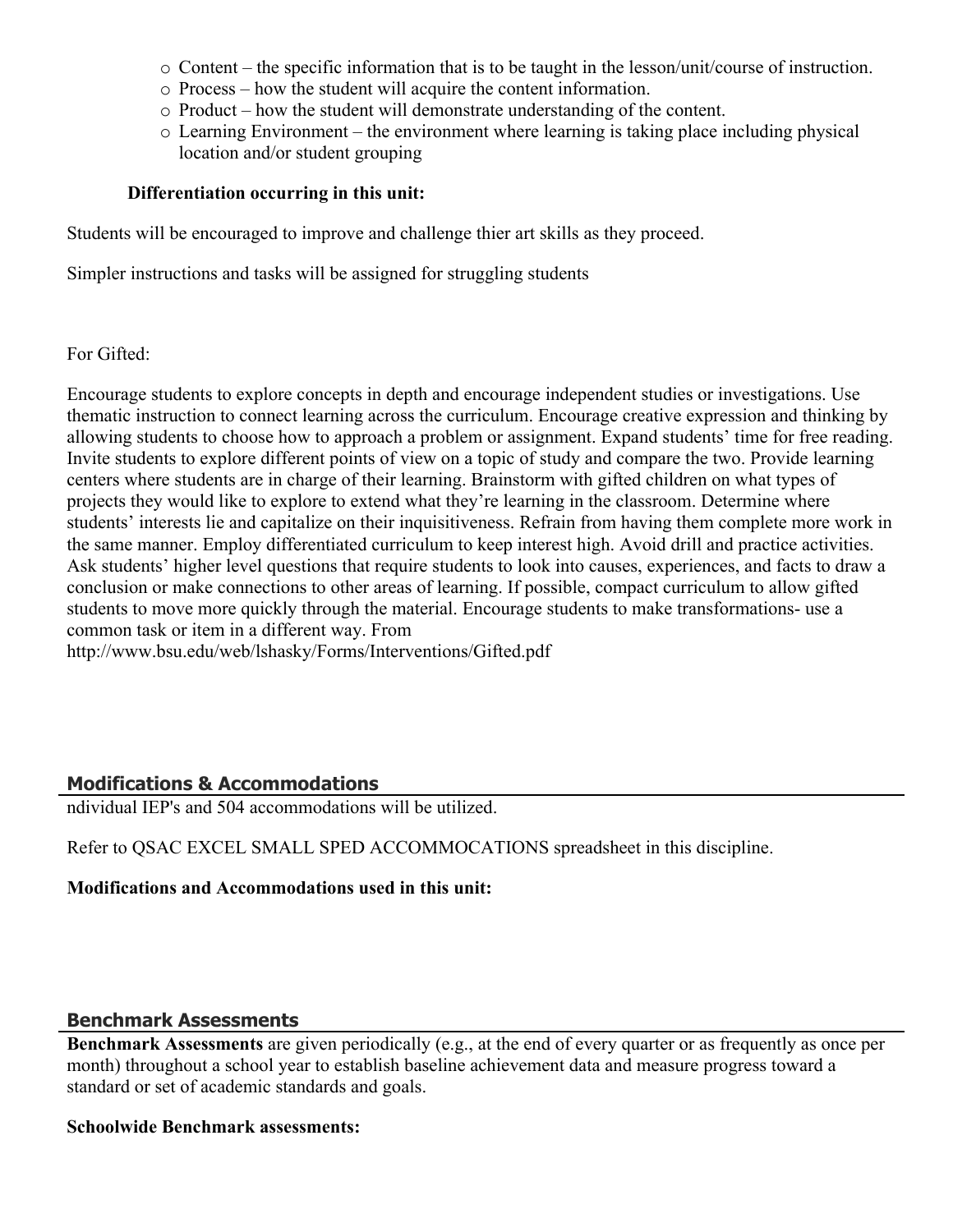Aimsweb benchmarks 3X a year

Linkit Benchmarks 3X a year

DRA

#### **Additional Benchmarks used in this unit:**

Teacher observation for growth

#### **Formative Assessments**

Assessment allows both instructor and student to monitor progress towards achieving learning objectives, and can be approached in a variety of ways. **Formative assessment** refers to tools that identify misconceptions, struggles, and learning gaps along the way and assess how to close those gaps. It includes effective tools for helping to shape learning, and can even bolster students' abilities to take ownership of their learning when they understand that the goal is to improve learning, not apply final marks (Trumbull and Lash, 2013). It can include students assessing themselves, peers, or even the instructor, through writing, quizzes, conversation, and more. In short, formative assessment occurs throughout a class or course, and seeks to improve student achievement of learning objectives through approaches that can support specific student needs (Theal and Franklin, 2010, p. 151).

#### **Formative Assessments used in this unit:**

Teacher observation during process.

**Discussion** 

## **Summative Assessments**

**summative assessments** evaluate student learning, knowledge, proficiency, or success at the conclusion of an instructional period, like a unit, course, or program. Summative assessments are almost always formally graded and often heavily weighted (though they do not need to be). Summative assessment can be used to great effect in conjunction and alignment with formative assessment, and instructors can consider a variety of ways to combine these approaches.

#### **Summative assessments for this unit:**

RunWay: students chose peer as model who wears the design

Peer critique